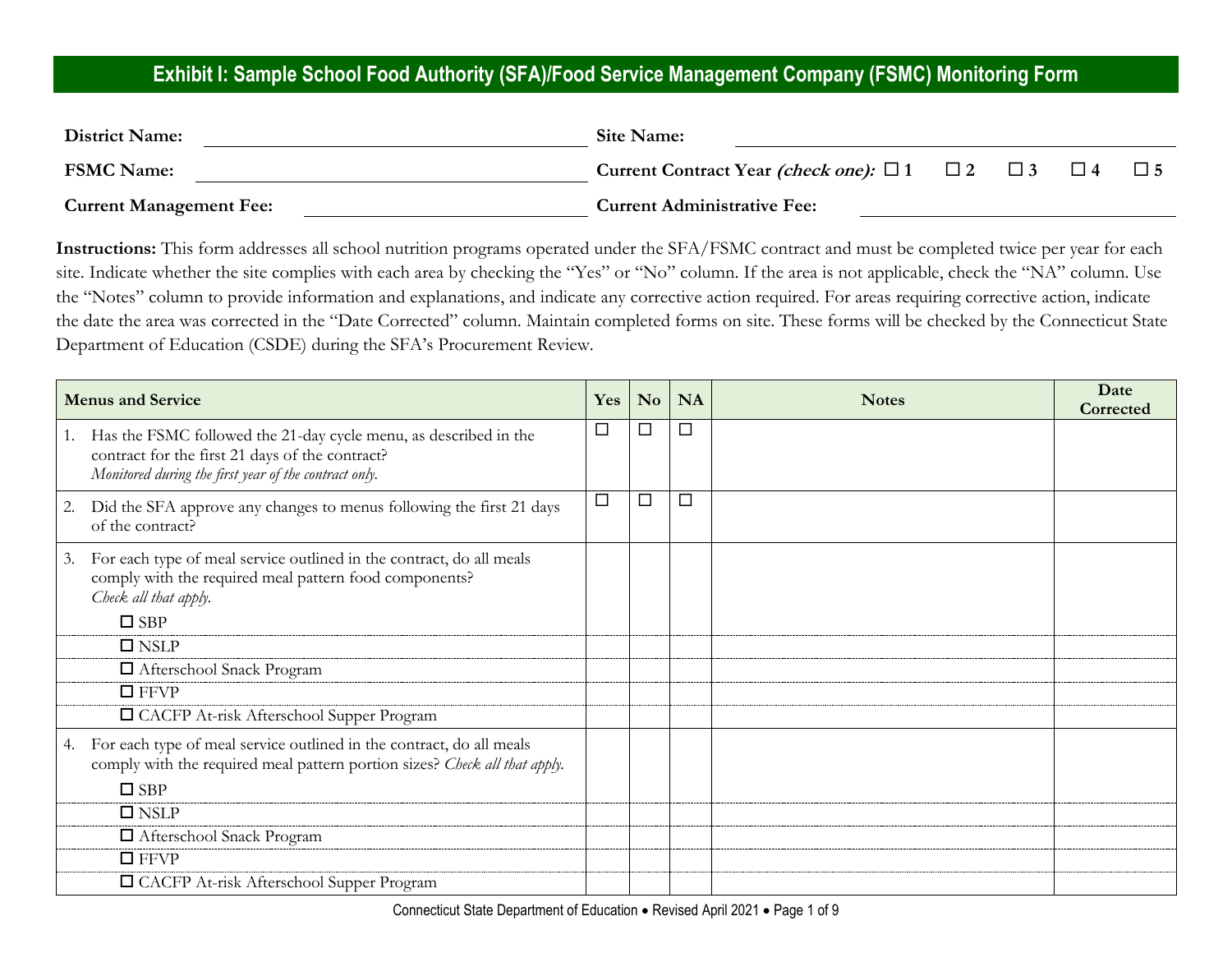| <b>Menus and Service, continued</b>                                                                                                                                                                                                | Yes | N <sub>o</sub> | <b>NA</b> | <b>Notes</b> | Date<br>Corrected |
|------------------------------------------------------------------------------------------------------------------------------------------------------------------------------------------------------------------------------------|-----|----------------|-----------|--------------|-------------------|
| Question 5 applies only to NLSP and SBP meals<br>5. Do all meals served in the NSLP and SBP comply with the required<br>dietary specification (nutrition standards)?                                                               |     |                |           |              |                   |
| $\square$ NSLP<br>$\square$ SBP                                                                                                                                                                                                    |     |                |           |              |                   |
| 6. Have all menus been developed using the agreed upon menu planning<br>systems?                                                                                                                                                   |     |                |           |              |                   |
| 7. Has the SFA retained control of the quality, extent, and general nature of<br>its food service?                                                                                                                                 |     |                |           |              |                   |
| 8. Has the SFA declined to make payment to the FSMC for meals that are<br>spoiled or unwholesome at the time of delivery; or do not meet detailed<br>specifications, or do not otherwise meet the requirements of the<br>contract? |     |                |           |              |                   |
| 9. Are production records completed for all meals/snacks claimed for<br>reimbursement? Check all programs that apply.<br>$\square$ SBP                                                                                             |     |                |           |              |                   |
| $\square$ NSLP                                                                                                                                                                                                                     |     |                |           |              |                   |
| □ Afterschool Snack Program                                                                                                                                                                                                        |     |                |           |              |                   |
| $\Box$ FFVP                                                                                                                                                                                                                        |     |                |           |              |                   |
| □ CACFP At-risk Afterschool Supper Program                                                                                                                                                                                         |     |                |           |              |                   |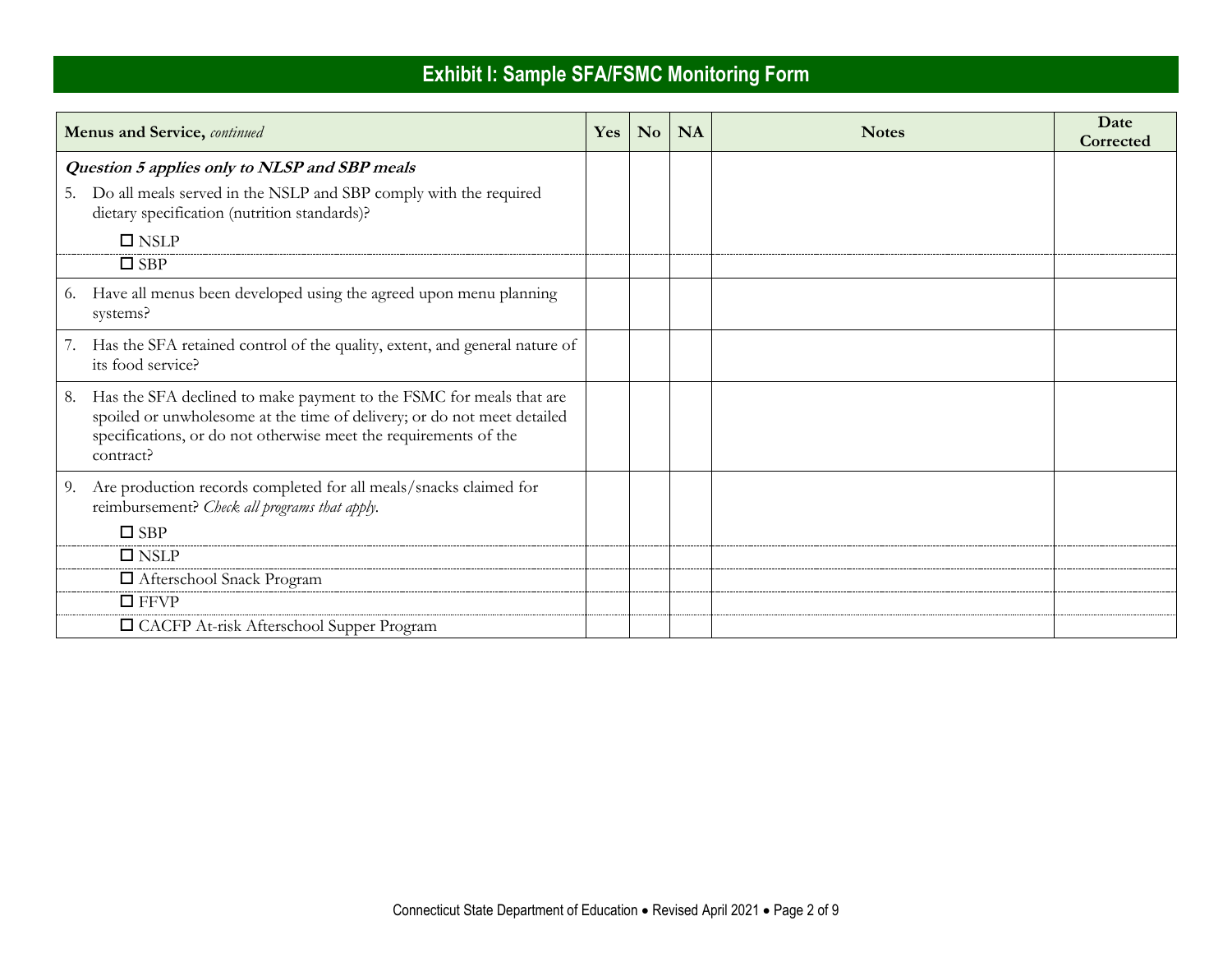| <b>Menus and Service</b> , continued                                                                                                                                                                                                            | Yes | N <sub>o</sub> | <b>NA</b> | <b>Notes</b> | Date<br>Corrected |
|-------------------------------------------------------------------------------------------------------------------------------------------------------------------------------------------------------------------------------------------------|-----|----------------|-----------|--------------|-------------------|
| 10. Are meals monitored after the last food or menu item is served/selected<br>to ensure that only reimbursable meals are claimed?                                                                                                              |     |                |           |              |                   |
| 11. Do foods purchased meet the quality specification standards indicated in<br>the contract?                                                                                                                                                   |     |                |           |              |                   |
| 12. Does the SFA evaluate the FSMC's menus for affordability, nutrition<br>requirements, and appeal to the students?                                                                                                                            |     |                |           |              |                   |
| 13. Is the FSMC following all federal and state requirements for competitive<br>foods? Competitive foods are all foods and beverages sold to students on school<br>premises other than meals served through the USDA school nutrition programs. |     |                |           |              |                   |
| Healthy Food Certification (HFC) requirements under<br>$\Box$<br>Connecticut General Statutes (C.G.S.) Section 10-215f<br>(Applies only to HFC public schools)                                                                                  |     |                |           |              |                   |
| Connecticut Nutrition Standards under C.G.S. Section 10-215e:<br>$\Box$<br>(Applies only to HFC public schools)                                                                                                                                 |     |                |           |              |                   |
| C.G.S. Section 10-221p: Boards to make available for purchase<br>$\Box$<br>nutritious and low-fat foods (Applies only to public schools)                                                                                                        |     |                |           |              |                   |
| C.G.S. Section 10-221q: Sale of beverages<br>$\Box$<br>(Applies only to public schools)                                                                                                                                                         |     |                |           |              |                   |
| Connecticut Competitive Foods Regulations (Sections 10-215b-1<br>$\Box$<br>and 10-215b-23 (Applies to public schools, private schools, and residential<br>child care institutions (RCCIs))                                                      |     |                |           |              |                   |
| USDA Smart Snacks nutrition standards under the USDA final<br>□<br>rule (Federal Register, Vol. 81, No. 146, July 29, 2016) (Applies<br>only to non-HFC public schools, private schools, and RCCIs)                                             |     |                |           |              |                   |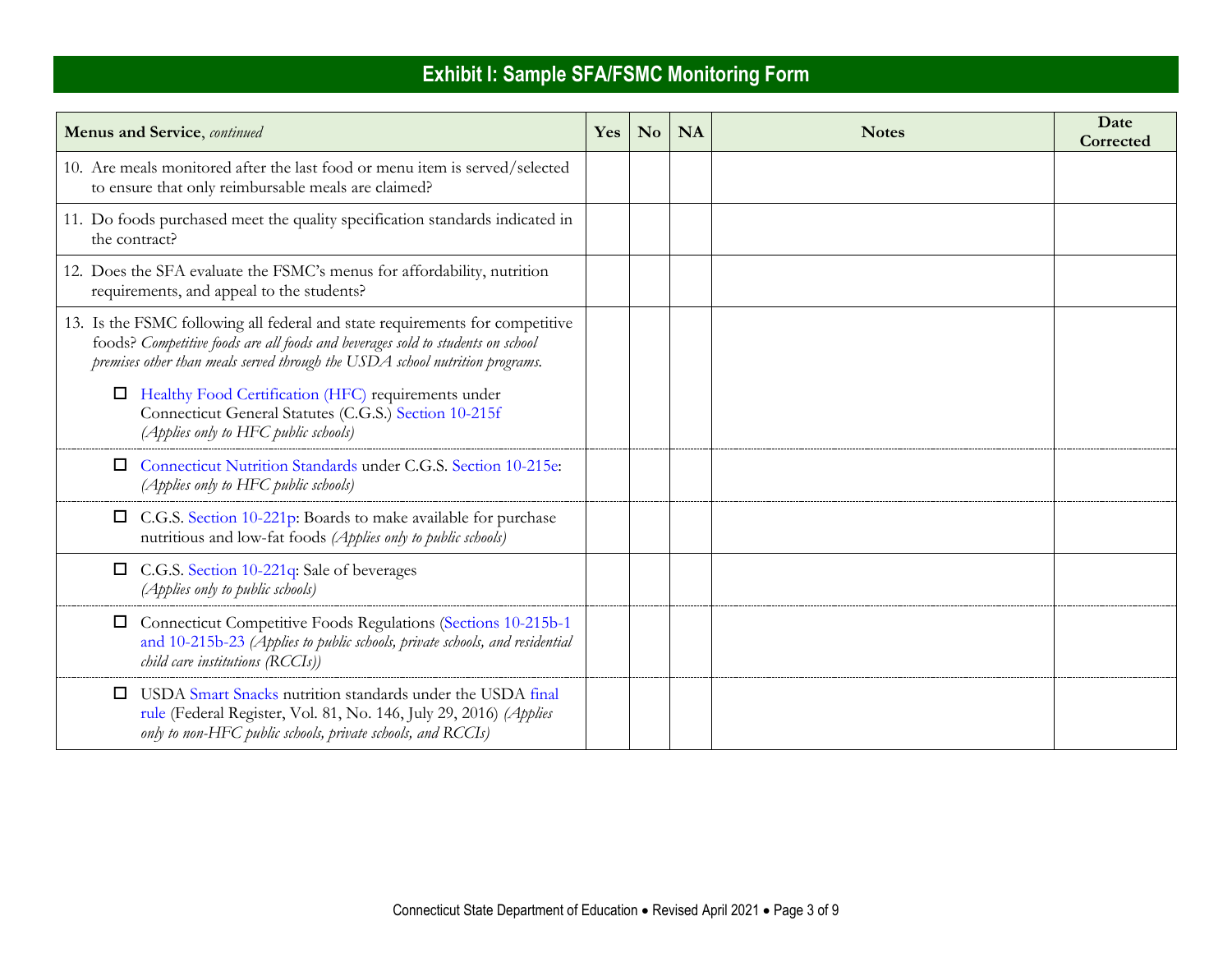|    | <b>USDA Donated Foods</b>                                                                                                                                                                                 | Yes | $\mathbf{N}\mathbf{o}$ | <b>NA</b> | <b>Notes</b> | Date<br>Corrected |
|----|-----------------------------------------------------------------------------------------------------------------------------------------------------------------------------------------------------------|-----|------------------------|-----------|--------------|-------------------|
|    | 1. Does the SFA receive credit for the value of USDA Donated Foods<br>received during the school year?<br>If "Yes," note if credited when product was received or when product                            |     |                        |           |              |                   |
|    | was used. If "No," note why.                                                                                                                                                                              |     |                        |           |              |                   |
| 2. | Does the FSMC provide credits per the terms of the contract?                                                                                                                                              |     |                        |           |              |                   |
| 3. | Credit for the value of donated foods was received through (check all that<br>$apply)$ :                                                                                                                  |     |                        |           |              |                   |
|    | $\Box$ Invoice reductions                                                                                                                                                                                 |     |                        |           |              |                   |
|    | $\Box$ Refunds                                                                                                                                                                                            |     |                        |           |              |                   |
|    | $\Box$ Discounts                                                                                                                                                                                          |     |                        |           |              |                   |
|    | $\Box$ Other (describe):                                                                                                                                                                                  |     |                        |           |              |                   |
|    | 4. Does the FSMC provide clear documentation of the value received and<br>of the credit recognized? (This includes crediting for the value of<br>donated foods contained in processed end products.)      |     |                        |           |              |                   |
|    | 5. Does the USDA Foods' billing statement detail the value of the USDA<br>Foods received and that it was used as the value for all credits?                                                               |     |                        |           |              |                   |
|    | 6. Does the SFA retain title to all USDA foods and ensure that all USDA<br>Donated Foods are made available to the FSMC, including processed<br>foods?                                                    |     |                        |           |              |                   |
| 7. | Does the SFA/FSMC use USDA donated foods to the maximum extent<br>in quantities that can be used and stored without waste?                                                                                |     |                        |           |              |                   |
| 8. | Does the FSMC use all donated foods, or commercially purchased foods<br>of the same generic identity, of U.S. origin, and of equal or better quality<br>than the donated foods in the SFA's food service? |     |                        |           |              |                   |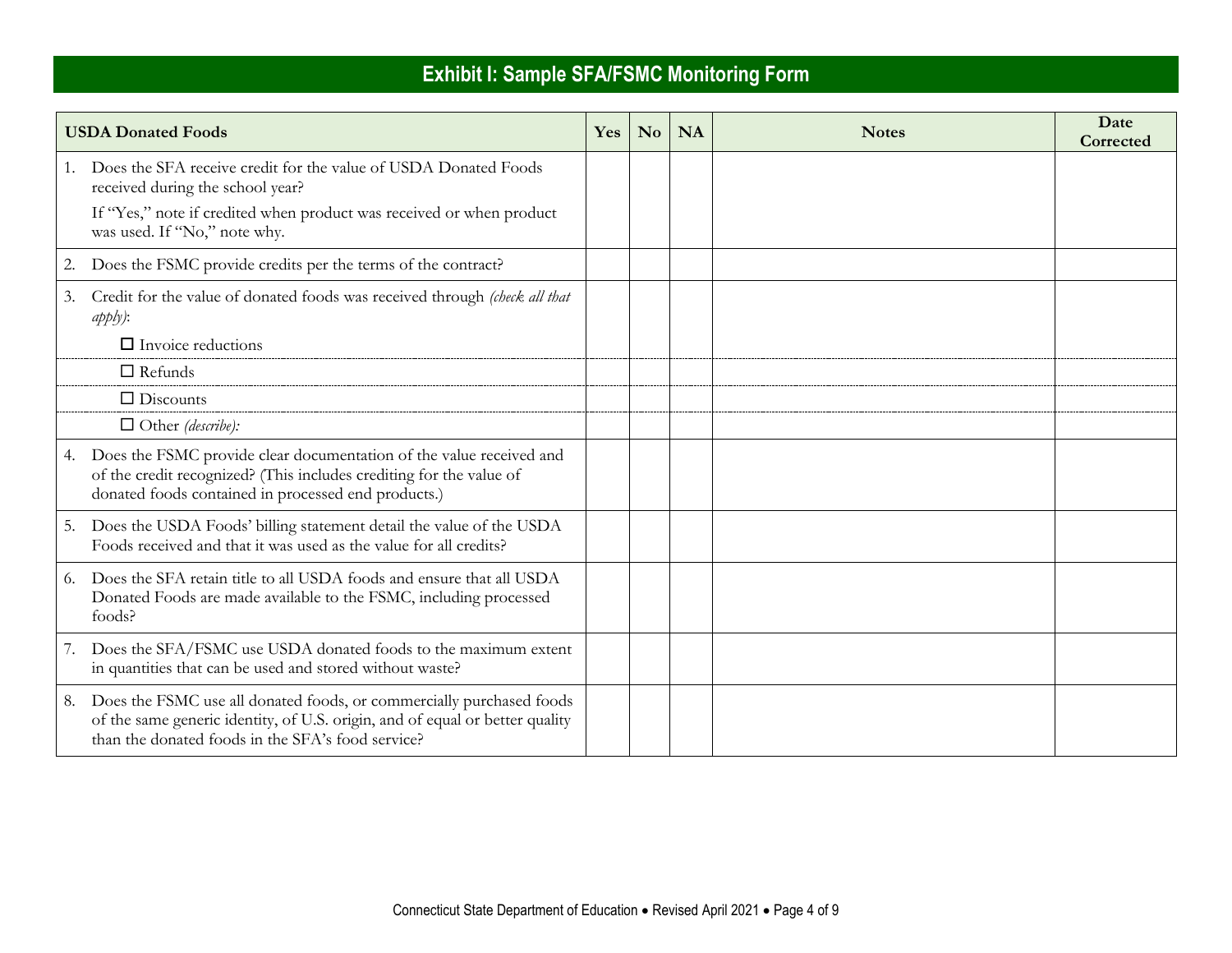| <b>USDA Donated Foods</b> , continued                                                                                                                                                                                                                                      | Yes        | N <sub>0</sub> | <b>NA</b> | <b>Notes</b> | Date<br>Corrected |
|----------------------------------------------------------------------------------------------------------------------------------------------------------------------------------------------------------------------------------------------------------------------------|------------|----------------|-----------|--------------|-------------------|
| 9. For cost-reimbursable contracts, does the FSMC ensure that its system<br>of inventory management does not result in the SFA being charged for<br>donated foods?                                                                                                         |            |                |           |              |                   |
| 10. Is the FSMC responsible for receiving donated foods on behalf of the<br>SFA?                                                                                                                                                                                           |            |                |           |              |                   |
| If "Yes," does the SFA verify delivery of donated food<br>а.<br>shipments and end products, not relying solely on the FSMC<br>records?                                                                                                                                     |            |                |           |              |                   |
| <b>Financial Accountability Procedures</b>                                                                                                                                                                                                                                 | <b>Yes</b> | N <sub>0</sub> | <b>NA</b> | <b>Notes</b> | Date<br>Corrected |
| 1. Do the food service daily meal count records accurately reflect the<br>counts of student and adult meals by meal type and eligibility category?                                                                                                                         |            |                |           |              |                   |
| 2.<br>Do the food service daily income records accurately reflect the revenue<br>received by each meal type (e.g., free, reduced and paid student meals,<br>and adult meals) and other revenue such as a la carte sales, catering,<br>rebates, and other nonprogram sales. |            |                |           |              |                   |
| Has the SFA verified the food and non-food invoices to ensure that bills<br>3.<br>sent reflect actual expenses?                                                                                                                                                            |            |                |           |              |                   |
| 4. Has the SFA verified time reporting documents to ensure only actual<br>hours worked are billed to the SFA?                                                                                                                                                              |            |                |           |              |                   |
| Are allowable costs paid from the non-profit school food service<br>5.<br>account net of all discounts, rebates, and other applicable credits<br>accruing to or received by the FSMC?                                                                                      |            |                |           |              |                   |
| 6. Is the FSMC transparent in their identification of all rebates, discounts,<br>and applicable credits?                                                                                                                                                                   |            |                |           |              |                   |
| 7. Is the FSMC transparent in their identification of unallowable costs?                                                                                                                                                                                                   |            |                |           |              |                   |
| Are all bills monitored to ensure that the FSMC has not double-billed or<br>8.<br>included costs that are unallowable by the terms of the contract?                                                                                                                        |            |                |           |              |                   |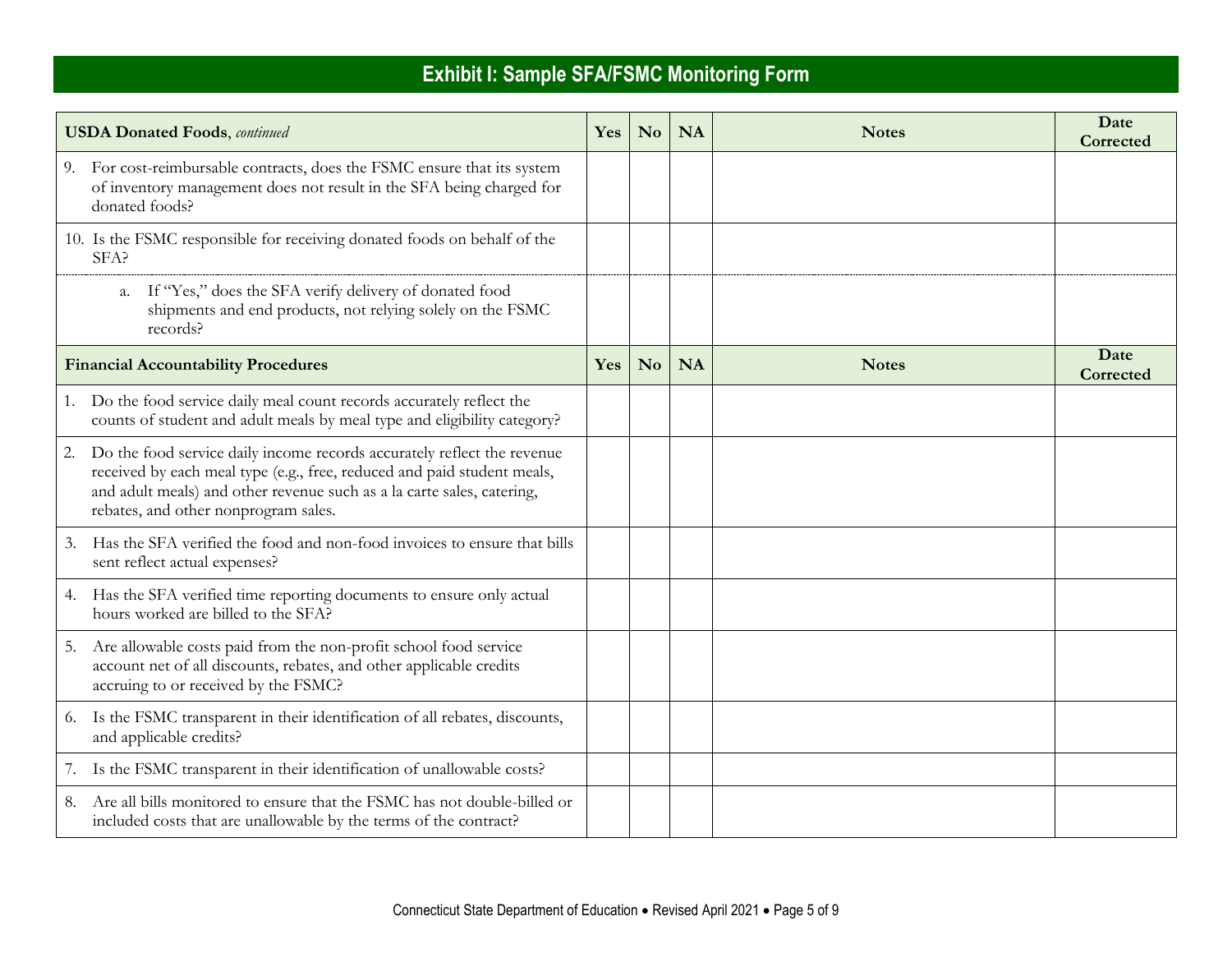|    | <b>Sanitation and Safety Procedures</b>                                                                                                               | Yes | $\mathbf{N}\mathbf{o}$ | <b>NA</b> | <b>Notes</b> | Date<br>Corrected |
|----|-------------------------------------------------------------------------------------------------------------------------------------------------------|-----|------------------------|-----------|--------------|-------------------|
|    | 1. Are facilities and equipment adequately maintained for safety and<br>sanitation?                                                                   |     |                        |           |              |                   |
|    | 2. Do employees practice safe food-handling procedures?                                                                                               |     |                        |           |              |                   |
| 3. | Are state health licenses maintained as required by the contract?                                                                                     |     |                        |           |              |                   |
|    | 4. Does the SFA assure that all state and local regulations are being met by<br>the FSMC?                                                             |     |                        |           |              |                   |
|    | <b>Other Contractual Requirements</b>                                                                                                                 | Yes | N <sub>o</sub>         | <b>NA</b> | <b>Notes</b> | Date<br>Corrected |
|    | 1. Has the SFA established an advisory board consisting of parents,<br>teachers and students (all three groups must be represented)?<br>If "No," why? |     |                        |           |              |                   |
|    | 2. How many advisory board meetings have taken place at each school?                                                                                  |     |                        |           |              |                   |
|    | 3. Has the FSMC implemented any suggestions for menu planning from<br>the advisory board?                                                             |     |                        |           |              |                   |
|    | 4. Did SFA/FSMC submit and implement all corrective action noted<br>during an SFA review, Administrative Review, or program audit this<br>year?       |     |                        |           |              |                   |
|    | 5. Does the SFA have procedures in place to monitor FSMC contract<br>compliance?                                                                      |     |                        |           |              |                   |
|    | a. If "Yes," is documentation maintained?                                                                                                             |     |                        |           |              |                   |
|    | 6. Has the FSMC staffing plan been approved by the SFA?                                                                                               |     |                        |           |              |                   |
|    | 7. Has the SFA retained all food service responsibilities required by USDA<br>regulations?                                                            |     |                        |           |              |                   |
|    | Signature authority on state agency/SFA Agreement<br>$\bullet$                                                                                        |     |                        |           |              |                   |
|    | Free and reduced-price policy statement<br>$\bullet$                                                                                                  |     |                        |           |              |                   |
|    | Claims                                                                                                                                                |     |                        |           |              |                   |
|    | Prices of meals                                                                                                                                       |     |                        |           |              |                   |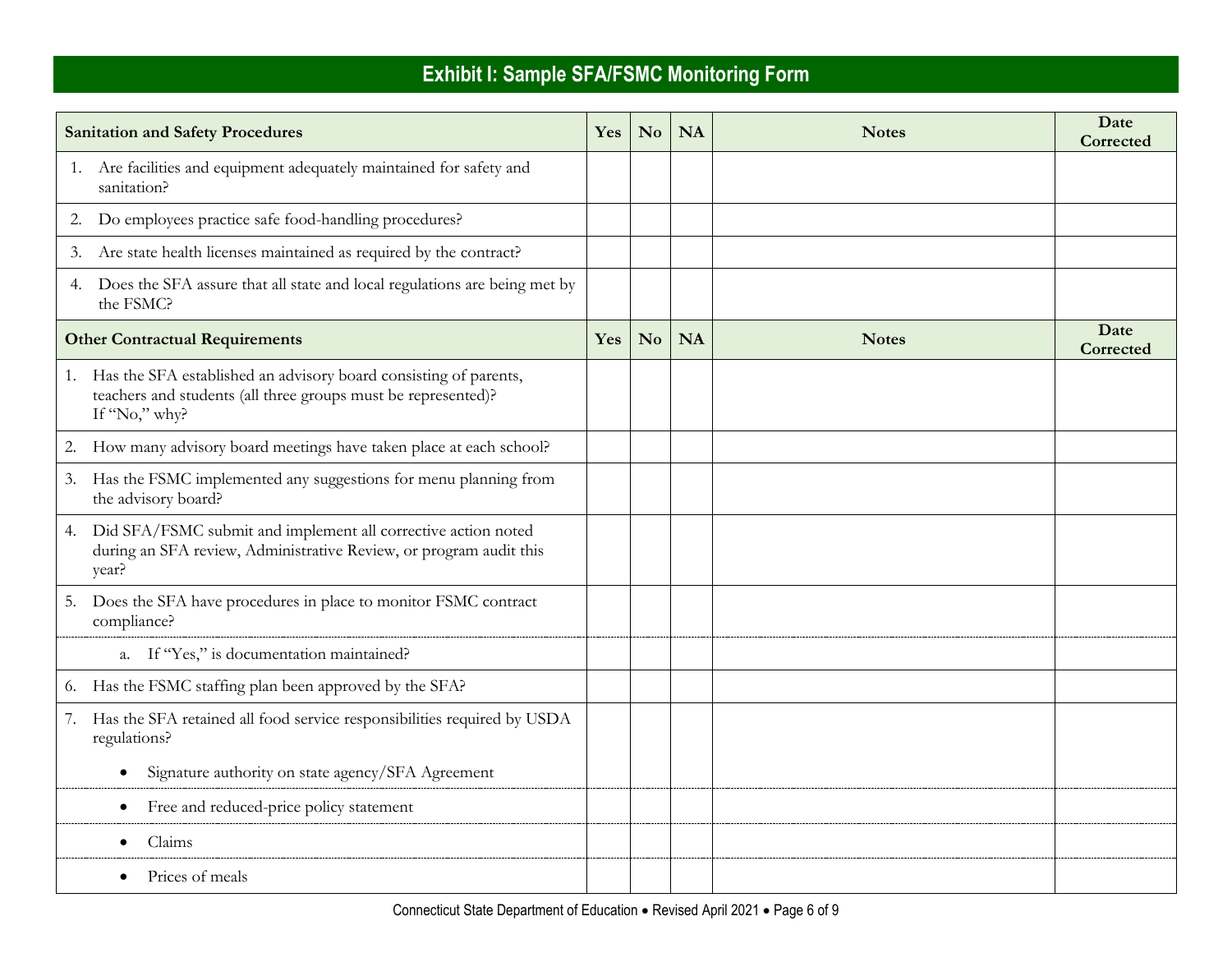|    | <b>Other Contractual Requirements</b> , continued                                                                                                                            | Yes | N <sub>o</sub> | <b>NA</b> | <b>Notes</b> | Date<br>Corrected |
|----|------------------------------------------------------------------------------------------------------------------------------------------------------------------------------|-----|----------------|-----------|--------------|-------------------|
| 8. | Is SFA in compliance with periodic monitoring of FSMC's food service<br>operations at each site to ensure the program conforms with program<br>regulations?                  |     |                |           |              |                   |
|    | a. Is the documentation maintained?                                                                                                                                          |     |                |           |              |                   |
|    | 9. Have all responsibilities of the SFA and FSMC been implemented as<br>defined by the terms of the contract? If 'No," explain.                                              |     |                |           |              |                   |
|    | 10. Did the FSMC meet the contract guarantee?                                                                                                                                |     |                |           |              |                   |
|    | 11. Does the non-profit school food service account reflect the surplus,<br>subsidy, or breakeven?                                                                           |     |                |           |              |                   |
|    | <b>Procurement Requirements</b>                                                                                                                                              | Yes | N <sub>o</sub> | <b>NA</b> | <b>Notes</b> | Date<br>Corrected |
|    | Does the FSMC follow proper procurement procedures on behalf of the<br>SFA? If 'No," explain.                                                                                |     |                |           |              |                   |
| 2. | Does the FSMC meet the Buy American Provision of the contract and<br>USDA regulations? Spot check canned, fresh, frozen food/produce<br>country of origin. If 'No," explain. |     |                |           |              |                   |
|    | 3. Does the FSMC/SFA have a procedure in place to address exceptions to<br>the Buy American Provision?                                                                       |     |                |           |              |                   |

#### **Additional comments/notes:**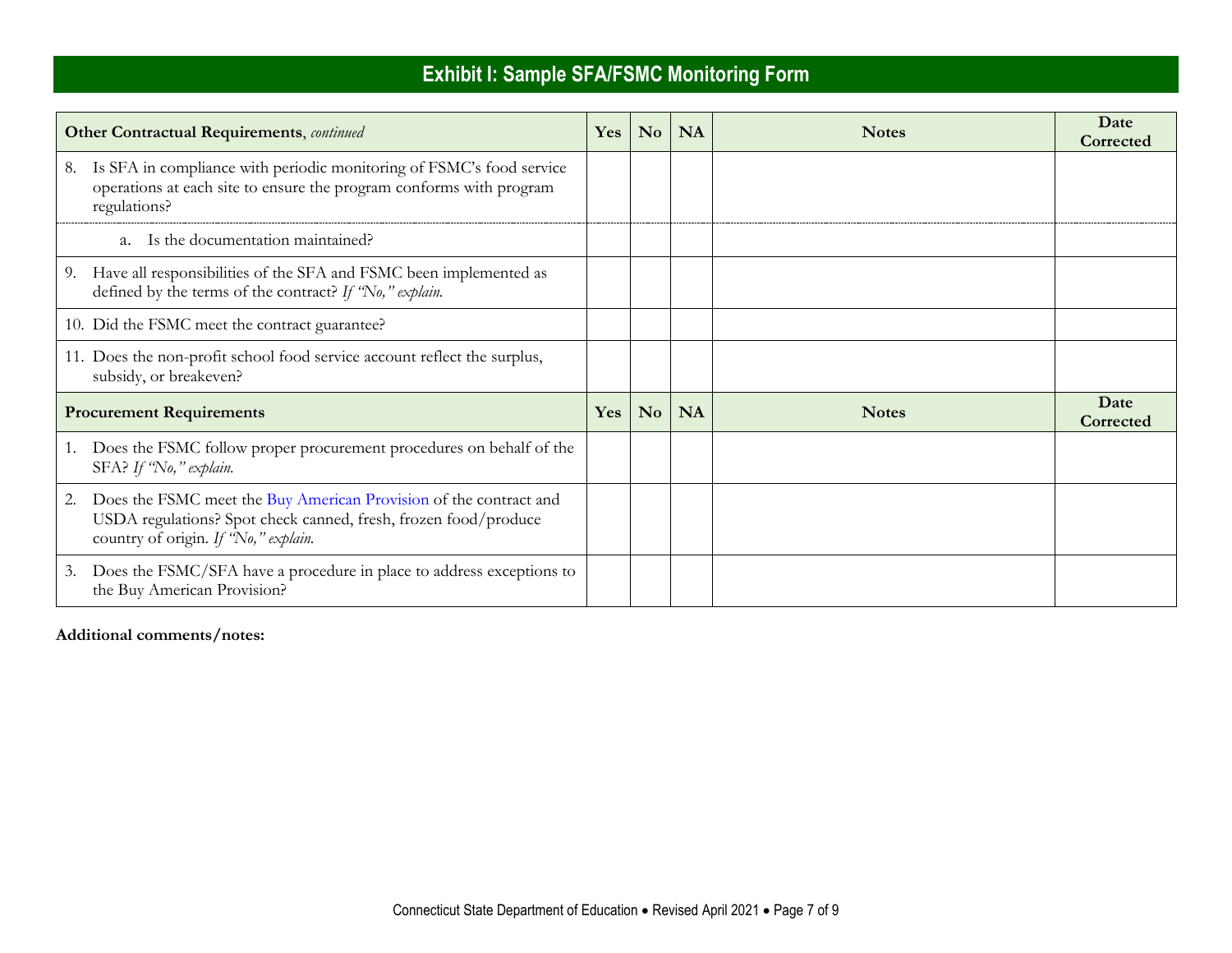**Additional comments/notes,** *continued***:**

| Signature of FSMC Representative | Title | Date |
|----------------------------------|-------|------|
|                                  |       |      |
| Signature of SFA Representative  | Title | Date |